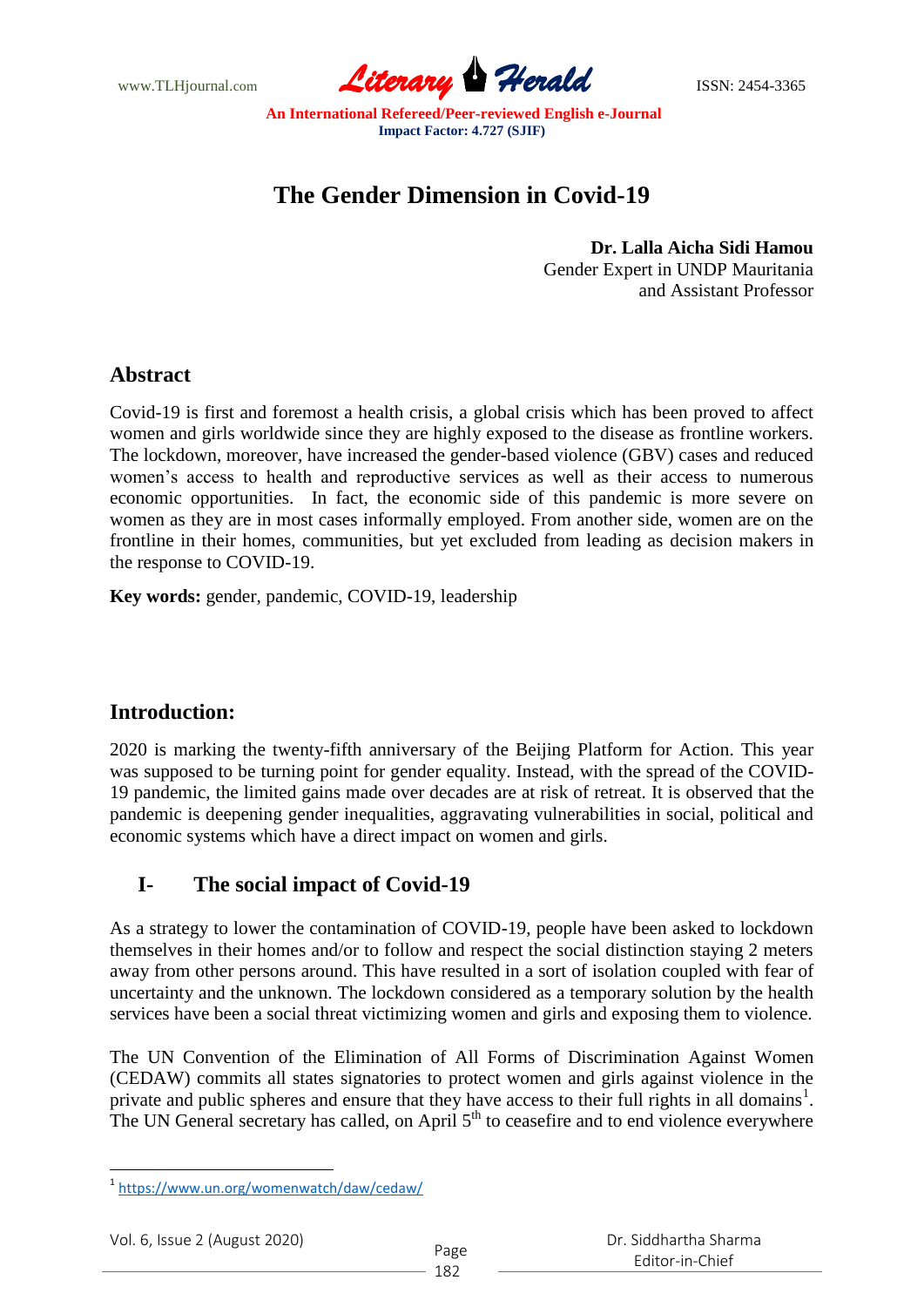www.TLHjournal.com **Literary Herald Herald ISSN: 2454-3365** 

so that states can focus on allocating resources to fight the pandemic<sup>2</sup>. The UN chief called all member states saying that "Peace is not just the absence of war. Many women under lockdown for COVID19 face violence where they should be safest: in their own homes. Today I appeal for peace in homes around the world. I urge all governments to put women"s safety first as they respond to the pandemic"<sup>3</sup>.

Though the data is still needed in this area, some countries have done some research and shared some numbers and statistics showing that since the outbreak of this pandemic, violence against women and girls have doubled " In France, for example, cases of domestic violence have increased by 30 per cent since the lockdown on March 176. Helplines in Cyprus and Singapore7 have registered an increase in calls by 30 per cent and 33 per cent, respectively8. In Argentina, emergency calls for domestic violence cases have increased by 25 per cent since the lockdown started"<sup>4</sup>. Actually, more than half of the world's population was under lockdown conditions by March 2020, as a result, health and economic worries have intensified tensions inside homes exposing women and girls, the most vulnerable to violence, especially domestic violence.

COVID-19 have resulted in the suspension of most gender-based violence services and their limitation of these services to be phone-based, mostly through Hotlines and Mobile Phones. This situation has hindered the good and deep monitoring of GBV and thus its spread all over countries. Yet, the economic impact of this pandemic has limited women"s choices of leaving homes were there rights are violated since they are not economically independent to take care of themselves and their children away from their abusers. In the light of this pandemic, many women are being forced to "lockdown" in their houses with their abusers meanwhile, most services to support survivors are being disrupted or made inaccessible.

## **II- The economic impact of Covid-19**

Women used to earn less, save less money, and work in insecure positions which make them suffer from poverty more than men. Likewise, poverty touch more women as they mostly work in the informal sectors with neither guarantees nor economic stability. They already work in low paid position, in part time with no social protection. COVID-19 has worsened the situation since women already live in economic margins. Data shows that "Globally, informal employment is a greater source of employment for men (63.0 per cent) than for women (58.1) per cent), but in low and lower-middle income countries, a higher proportion of women are in informal employment than men. In Africa for example, 90% of employed women are in informal employment compared to 83% of men<sup>35</sup>. This gives, somehow, an idea of the current situation on a global basis.

**.** 

<sup>2</sup> https://news.un.org/en/story/2020/04/1061052

<sup>&</sup>lt;sup>3</sup>https://twitter.com/antonioguterres/status/1246973397759819776?ref\_src=twsrc%5Etfw%7Ctwcamp%5Etw eetembed%7Ctwterm%5E1246973397759819776&ref\_url=https%3A%2F%2Fnews.un.org%2Fen%2Fstory%2F2 020%2F04%2F1061052

 $^4$  United Nations: Policy Brief: The impact of COVID 19 on women, April 2020 available on:

https://reliefweb.int/sites/reliefweb.int/files/resources/policy-brief-the-impact-of-covid-19-on-women-en.pdf 5 International Labor Office: Women in the informal economy, 2018, available on: https://www.ilo.org/wcmsp5/groups/public/---dgreports/---dcomm/documents/publication/wcms\_626831.pdf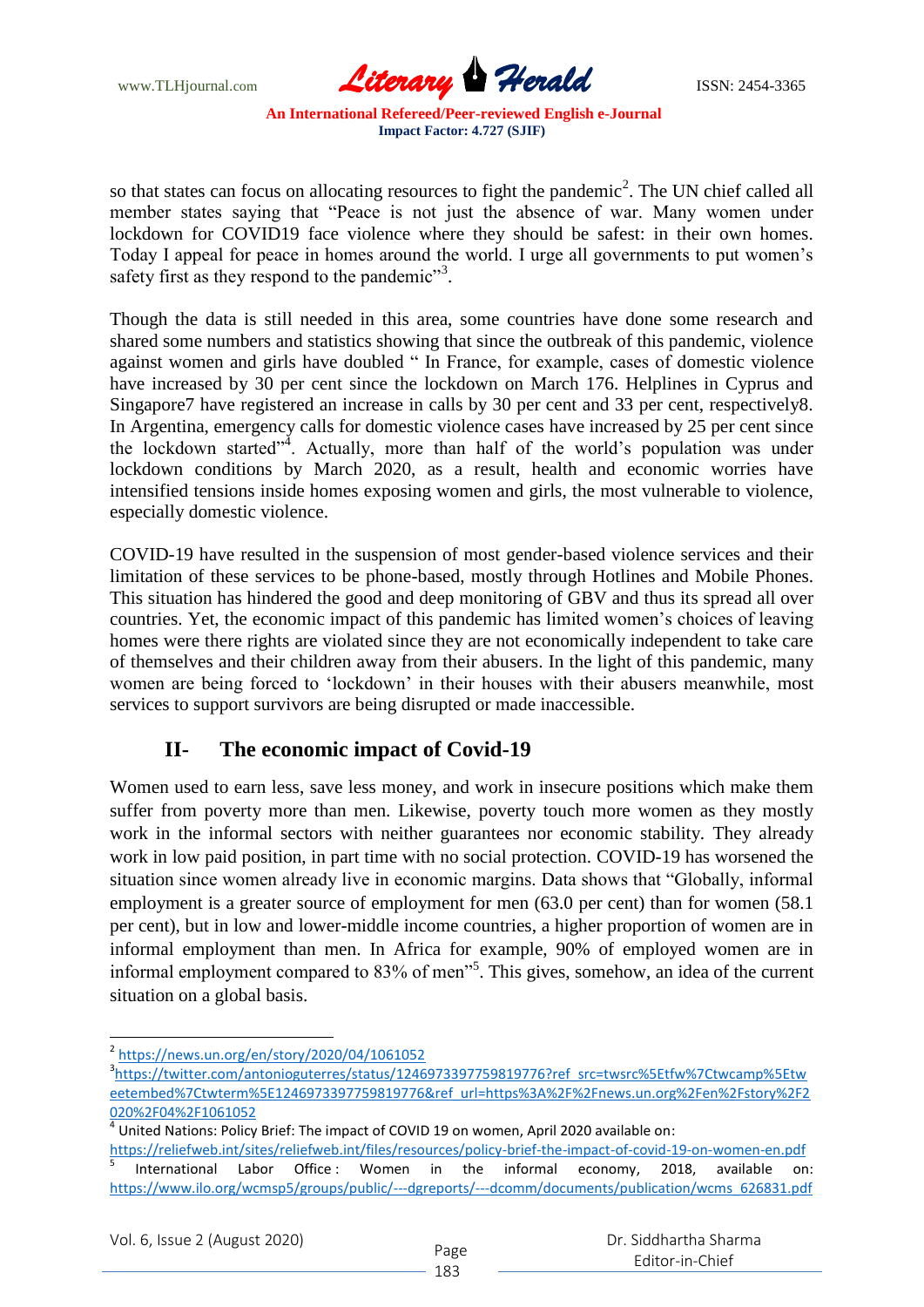www.TLHjournal.com **Literary Herald Herald ISSN: 2454-3365** 

One should note that the economic impact of this pandemic on women is much more visible in developing countries where "the vast majority of women's employment  $-70$  per cent  $-$  is in the informal economy with few protections against dismissal or for paid sick leave and limited access to social protection. To earn a living, these workers often depend on public space and social interactions, which are now being restricted to contain the spread of the pandemic"<sup>6</sup>. Women business is then at a stake while unpaid care work is at its peak thanks to the world"s lockdown (children out of school, husbands out of offices). In fact, women unpaid domestic work has been always considered as a source of inequality since it is directly linked to poor education, less capacities, wage inequality and physical stress.

As for the formal sector female workers, a huge change has become a reality. It is true that some arrangements have been taken to facilitate the workflow as "telecommuting", but unfortunately this had to a doubled burden on this category of women. they found themselves taking care of their families and of the household from on one hand and working as in their offices from a distance on the other. As a result, they are not maybe suffering from the economic impact of COVID like women working in the informal sectors but rather from a mental and health impact which need to be addressed from an economic point of view to be understood.

#### **III- The health impact of covid-19**

While COVID-19 continue to be a challenge to the world's health system, women and girls are deprived from basic treatment and health services. Research has proved that this pandemic has resulted in a reduced access to health services and thus a more newborn death. As focus is targeting other priorities, access to sexual and maternal health services has been restricted. Data shows that "In Zimbabwe, the number of caesarean sections performed decreased by 42% between January and April 2020 compared with the same period in 2019. The number of live births in health facilities fell by 21%, while new clients on combined birth control pills dropped by 90%<sup>7</sup>. The article continues saying that "In Burundi, initial statistics show that births with skilled attendants fell to 4749 in April 2020 from 30 826 in April 2019.Recent analysis published in the Lancet Global Health suggests that a reduction in maternal health services of between just 9.8-18.5% could lead to as many as 12 200 additional maternal deaths over six months in low- and middle-income countries"<sup>8</sup>.

Even in terms of infections, women constitute most health workers, mainly the nurses. In fact, "Globally, women make up 70 percent of the health workforce and are more likely to be front-line health workers, especially nurses, midwives and community health workers"<sup>9</sup>. They

 $\overline{a}$ 

|                                                                                     | WHO concerned over COVID-19 impact on women, girls in Africa, 18 June, 2020 available on: |  |  |  |  |  |  |  |  |  |  |  |  |  |
|-------------------------------------------------------------------------------------|-------------------------------------------------------------------------------------------|--|--|--|--|--|--|--|--|--|--|--|--|--|
| https://www.afro.who.int/news/who-concerned-over-covid-19-impact-women-girls-africa |                                                                                           |  |  |  |  |  |  |  |  |  |  |  |  |  |

<sup>8</sup> Idem

<sup>.&</sup>lt;br><sup>6</sup> Idem

 $9$  WHO (2019). Gender equity in the health workforce: Analysis of 104 Countries: https://apps.who.int/iris/bitstream/handle/10665/311314/ WHO-HIS-HWF-Gender-WP1-2019.1-eng.pdf?ua=1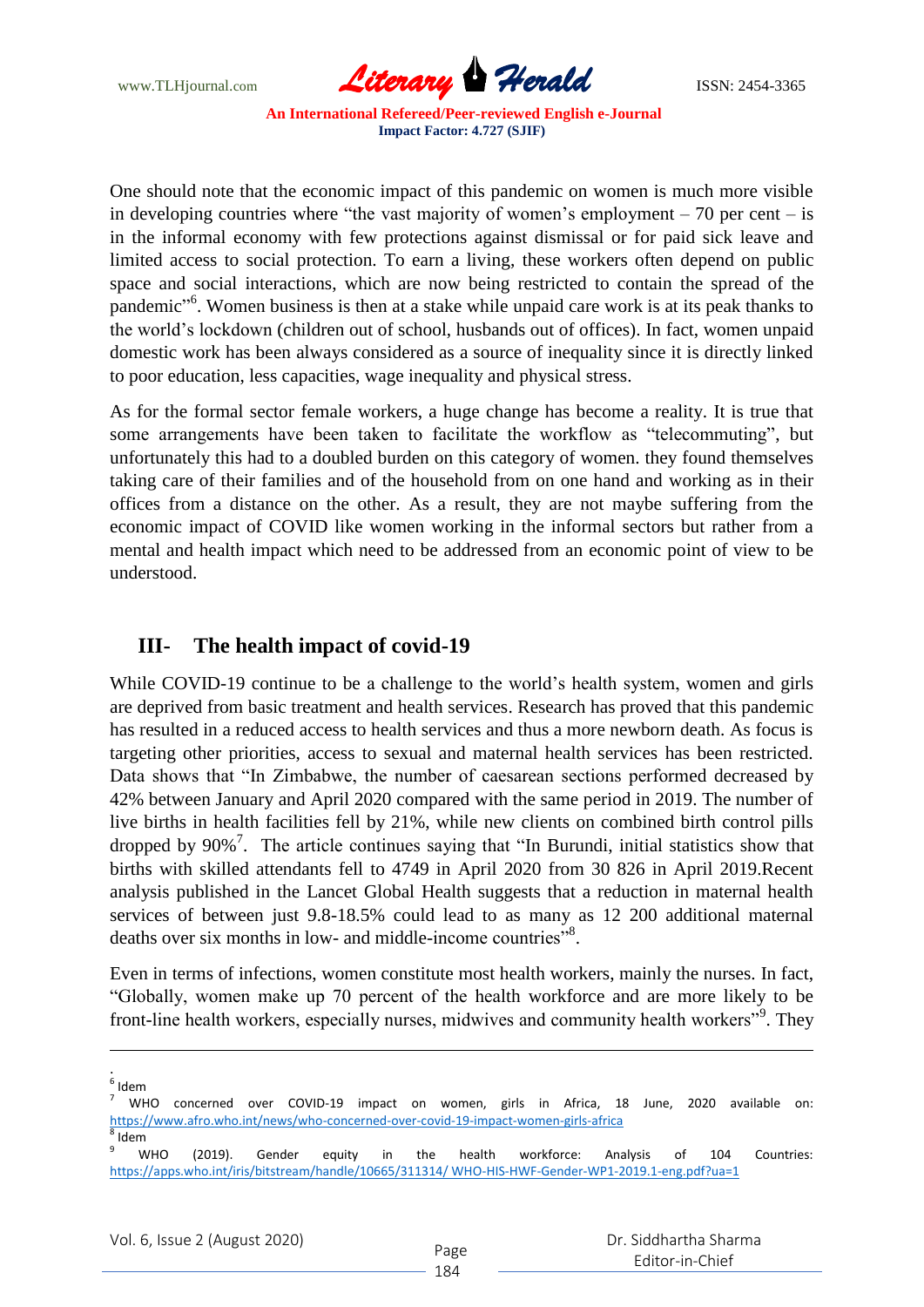www.TLHjournal.com **Literary Herald Herald** ISSN: 2454-3365

are also numerous in other health facility service such as cleaners, laundry, catering – and so they are more likely to be exposed to the virus. This shows that special attention is required in this area.

Research shows that out of the 7329 infected health care workers in Spain, women constituted 72%. In Italy, out of 10657 infected health care workers, women constitute 66%.

#### **IV- Gender sensitive responses to COVID -19**

It is now obvious that COVID-19 will have among term impact and consequences on the world economy. This means that the responses to this pandemic should take into consideration the gender dimension of this issue not only in the time of the pandemic but also during the recovery phase. Desegregated data is imperative in all indicators targeting plans and programing to fac the current situation to make sure that all responses ae neither gender blind nor homogenous.

In fact, "country strategic plans for preparedness and response must be grounded in strong gender analysis, considering gendered roles, responsibilities, and dynamics. This includes ensuring we address the burden of paid and unpaid care work and heightened GBV risks"<sup>10</sup>. The objective is to make sure that women, specifically are not left behind. Moreover, gender responsiveness requires acknowledging changing household dynamics in response to the crisis – including intimate partner violence and failure to adopt such a strategic action will have an impact on the effects of the crisis and future recovery – beyond the specific effects on women.

Responses to the crisis will strongly demand resources mobilization at a time of economic downturn. Obviously, countries differ in their ability to do this as well as the priorities they are giving in their responses, however, examples of gendered responses should include gender-based violence response, sexual and reproductive health care response, childcare support and economic empowerment of women. Other recommendations to be considered are the following:

- Engaging women in leadership position to counter COVID-19;
- $\triangleright$  Prioritizing gender equality in health systems strengthening;
- $\triangleright$  Protecting and promoting women's economic opportunities and livelihood;
- $\triangleright$  Encouraging a better balance of household duties and professional duties;

Responses to this health crisis require some deep analysis which will help reorganize some aspects of our strategic plantings such as including women and women"s organizations at the heart of the COVID-19 responses, not only as beneficiaries but also as leaders ; changing the inequities resulting from unpaid care work into a new, inclusive gender sensitive care

 $\overline{a}$ 

<sup>&</sup>lt;sup>10</sup> Five Actions for Gender Equality in theCOVID-19 Response: UNICEF Technical notes, available on: https://www.unicef.org/rosa/sites/unicef.org.rosa/files/202003/Five%20Actions%20for%20Gender%20Equalit y%20in%20the%20COVID-19%20Response\_%20UNICEF%20Technical%20Note.pdf